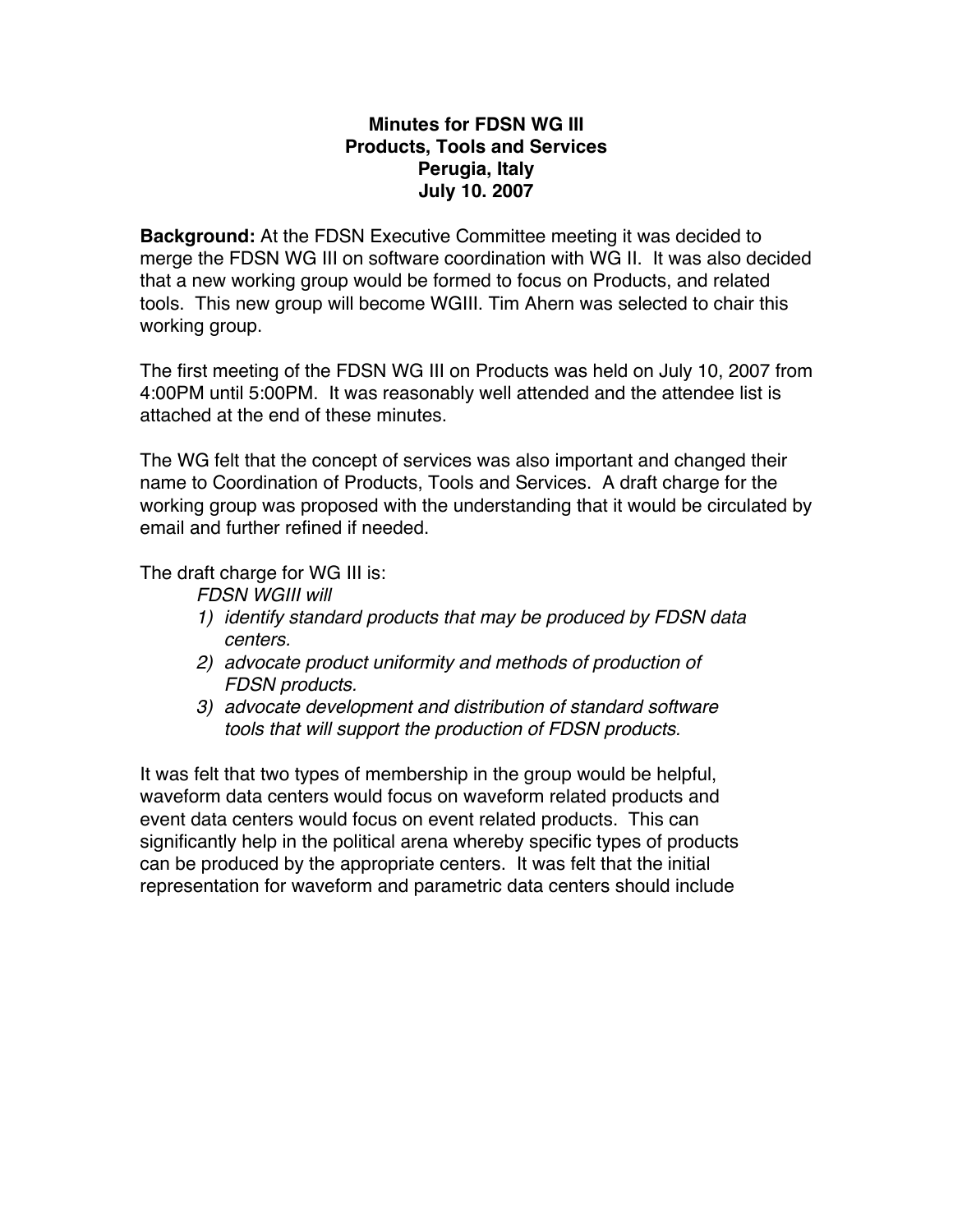|   | <b>Waveform Data</b><br><b>Centers</b> | <b>Event Product</b><br><b>Centers</b> |
|---|----------------------------------------|----------------------------------------|
|   | <b>ORFEUS</b>                          | <b>ISC</b>                             |
| 2 | <b>GEOFON</b>                          | <b>EMSC</b>                            |
| 3 | <b>GEOSCOPE</b>                        | <b>NEIC</b>                            |
| 4 | <b>INGV</b>                            | <b>CNDC</b>                            |
| 5 | <b>JAMSTEC</b>                         |                                        |
| 6 | <b>CEA/IG</b>                          |                                        |
| 7 | <b>IRIS DMC</b>                        |                                        |
| я | <b>CNDC</b>                            |                                        |

The group considered a variety of products that might be developed within the FDSN. These products fall into 3 general categories 1) Station Related Products, 2) Waveform Related Products and 3) Event Related Products. The complete list is contained in the associated Powerpoint presentation that is available on the FDSN web site. From this list we identified 3 products as initial candidates for FDSN products. These include:

- Displays of station locations on Google Earth
- Display of station locations through Open Geospatial Consortium (OGC) Web Mapping Services
- Power Density Function Displays along with the associated PQLX software.

Several FDSN data centers are already involved in these products and so we expect that considerable headway can be made before the next FDSN meeting.

It was agreed that the next steps for WG III on Products were as follows

- Circulate the charge for refinement and approval
- Populate the WG more fully
- Set up list serve
- Identify Data Centers interested in developing products
- Attempt to develop the following tools
- Station maps
- Google Earth via KML files
	- OGC Web Mapping Services
- Probability Density Functions for FDSN stations
	- Leverage PQLX tool available from IRIS

The meeting adjourned on time at 5:00PM. Minutes by Tim Ahern, IRIS.